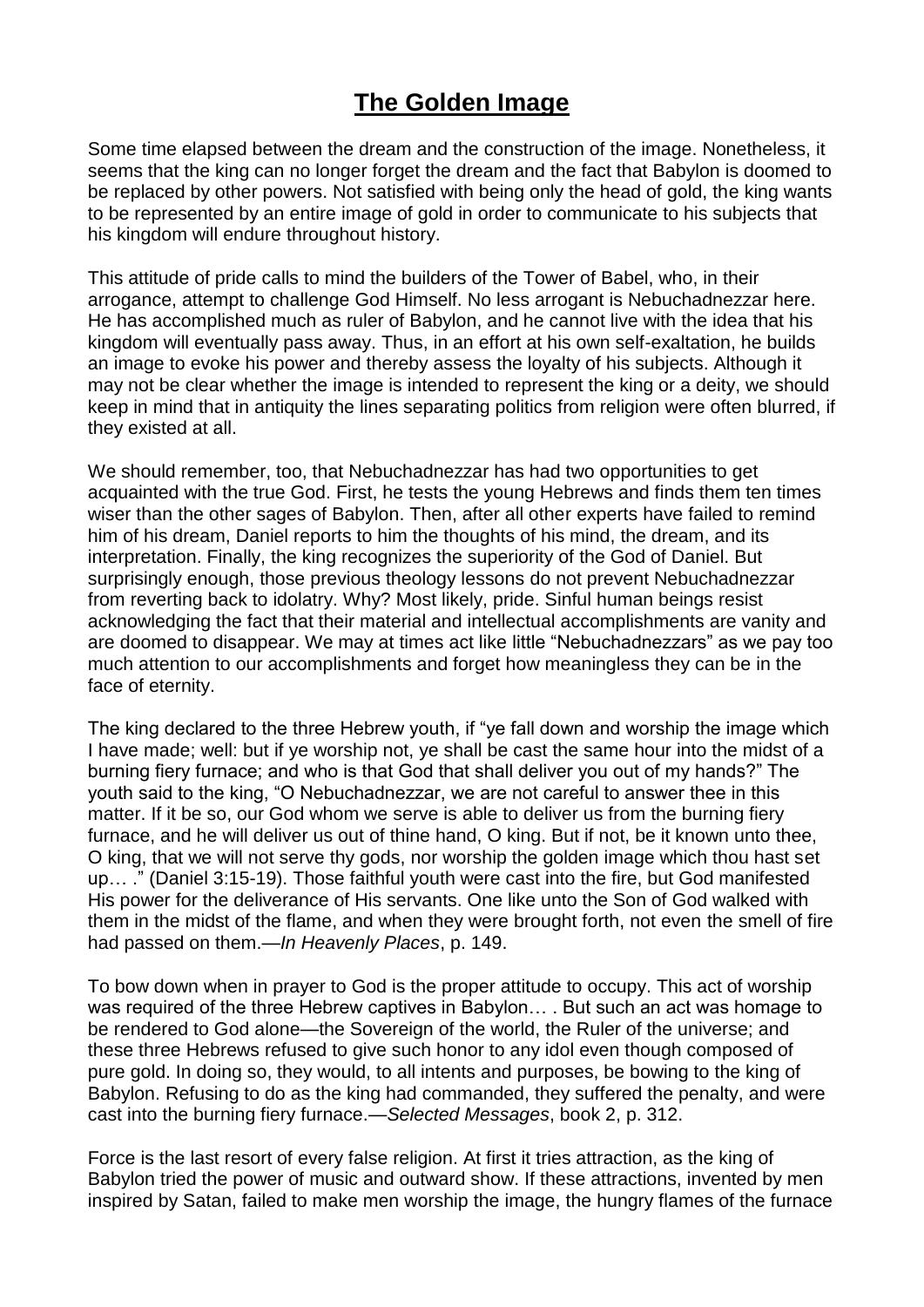were ready to consume them. So it will be now. The papacy has exercised her power to compel men to obey her, and she will continue to do so. We need the same spirit that was manifested by God's servants in the conflict with paganism.—Ellen G. White Comments, in *The SDA Bible Commentary*, vol. 7, p. 976.

None but God can subdue the pride of man's heart. We cannot save ourselves. We cannot regenerate ourselves. In the heavenly courts there will be no song sung, To me that loved myself, and washed myself, redeemed myself, unto me be glory and honor, blessing and praise. But this is the keynote of the song that is sung by many here in this world. They do not know what it means to be meek and lowly in heart; and they do not mean to know this, if they can avoid it. The whole gospel is comprised in learning of Christ, His meekness and lowliness.

What is justification by faith? It is the work of God in laying the glory of man in the dust, and doing for man that which it is not in his power to do for himself.—*Testimonies to Ministers and Gospel Workers*, p. 456.

#### **The Call to Worship**

The image of gold standing on the plain of Dura, whose name in Akkadian means "walled place", gives the impression of a vast sanctuary. As if it were not enough, the furnace nearby can well evoke an altar. Babylonian music is to be part of the liturgy. Seven types of musical instruments are listed, as if to convey the completeness and effectiveness of the adoration protocol.

Today, we are bombarded from every side by calls to adopt new lifestyles, new ideologies, and to abandon our commitment to the authority of God as expressed in His Word and to surrender our allegiance to contemporary successors of the Babylonian empire. The allure of the world at times seems overwhelming, but we should remind ourselves that our ultimate allegiance belongs to the Creator God.

According to the prophetic calendar, we are living in the last days of earth's history. Revelation 13 announces that the inhabitants of the earth will be called to worship the image of the beast. That entity will cause "all, both small and great, rich and poor, free and slave, to receive a mark on their right hand or on their foreheads" (Rev. 13:16).

Six categories of people are said to give allegiance to the image of the beast: "small and great, rich and poor, free and slave". The number of the beast, which is 666, also emphasizes six. This shows that the image erected by Nebuchadnezzar is just an illustration of what the eschatological Babylon will do in the last days (see Dan. 3:1 for the imagery of six and sixty). Therefore, we do well to pay close attention to what transpires in this narrative and how God sovereignly directs the affairs of the world.

A severe test came to … these youth when Nebuchadnezzar issued a proclamation, calling upon all the officers of the kingdom to assemble at the dedication of the great image, and at the sound of the musical instruments, to bow down and worship it. Should any fail of doing this, they were immediately to be cast into the midst of a burning fiery furnace. The worship of this image had been brought about by the wise men of Babylon in order to make the Hebrew youth join in their idolatrous worship. They were beautiful singers, and the Chaldeans wanted them to forget their God and accept the worship of the Babylonian idols.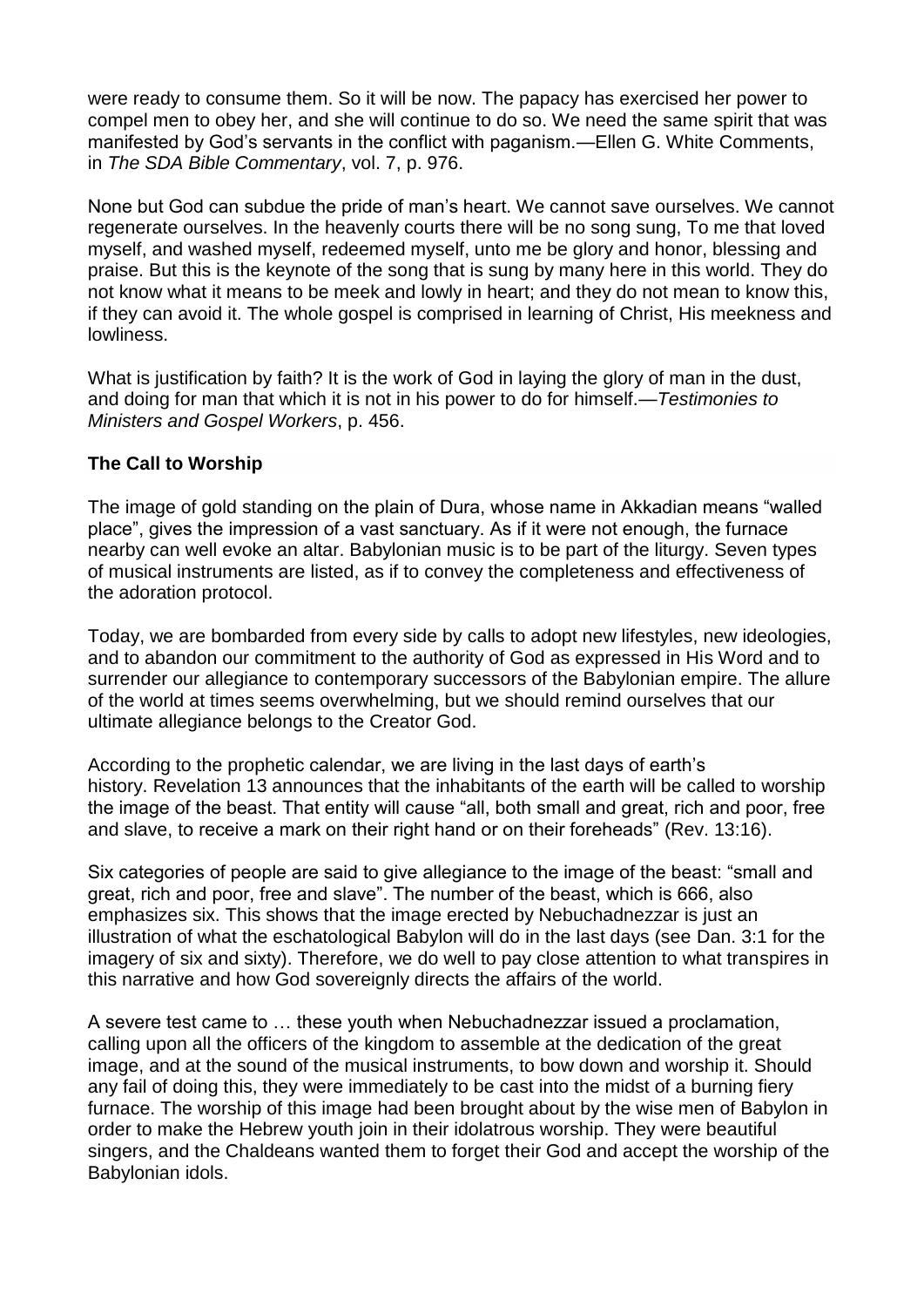The appointed day came, and at the sound of the music, the vast company that had assembled at the king's command "fell down and worshiped the golden image." But these faithful young men would not bow down.—*My Life Today*, p. 68.

Through the Hebrew captives the Lord was made known to the heathen in Babylon. This idolatrous nation was given a knowledge of the kingdom the Lord was to establish, and through His power maintain against all the power and craft of Satan. Daniel and his fellowcompanions, Ezra and Nehemiah, and many others were witnesses for God in their captivity. The Lord scattered them among the kingdoms of the earth that their light might shine brightly amid the black darkness of heathenism and idolatry. To Daniel God revealed the light of His purposes, which had been hidden for many generations. He chose that Daniel should see in vision the light of His truth, and reflect this light on the proud kingdom of Babylon. On the despot king was permitted to flash light from the throne of God. Nebuchadnezzar was shown that the God of heaven was ruler over all the monarchs and kings of earth. His name was to go forth as the God over all gods. God desired Nebuchadnezzar to understand that the rulers of earthly kingdoms had a ruler in the heavens. God's faithfulness in rescuing the three captives from the flames and vindicating their course of action showed His wonderful power.—Ellen G. White Comments, in *The SDA Bible Commentary*, vol. 4, p. 1169.

Daniel and his companions had a conscience void of offense toward God. But this is not preserved without a struggle. What a test was brought on the three associates of Daniel when they were required to worship the great image set up by the King Nebuchadnezzar in the plains of Dura! Their principles forbade them to pay homage to the idol, for it was a rival to the God of heaven. They knew that they owed to God every faculty they possessed, and while their hearts were full of generous sympathy toward all men, they had a lofty aspiration to prove themselves entirely loyal to their God.—*In Heavenly Places*, p. 149.

#### The Test of Fire

For the three Hebrews, the image worship imposed by the king is a blatant counterfeit of the temple worship in Jerusalem, which they experienced in their earlier years. Although they hold offices in the empire and are loyal to the king, their allegiance to God sets a limit on their human loyalty. They are certainly willing to continue to serve the king as faithful administrators; however, they cannot join the ceremony.

Read Exodus 20:3-6 and Deuteronomy 6:4. What do these texts convey that surely influenced the stand these men took?

Following the instructions issued by the king, all the people at the sound of the musical instruments bow and worship the golden image. Only the three — Shadrach, Meshach, and Abed-Nego — dare to disobey the king. Immediately, some Babylonians bring the matter to the king's attention. The accusers seek to enrage the king by saying: (1) it was the king himself who put these three young men over the province of Babylon; (2) the Jewish men do not serve the gods of the king; and (3) they do not worship the gold image that the king had set up (Dan. 3:12). But in spite of his fury against them, the king offers the three men a second chance. The king is willing to repeat the whole procedure so that these men can retract their position and worship the image. Should they refuse, they will be thrown into the fiery furnace. And Nebuchadnezzar closes his appeal with a most arrogant claim: "And who is the god who will deliver you from my hands?" (Dan. 3:15).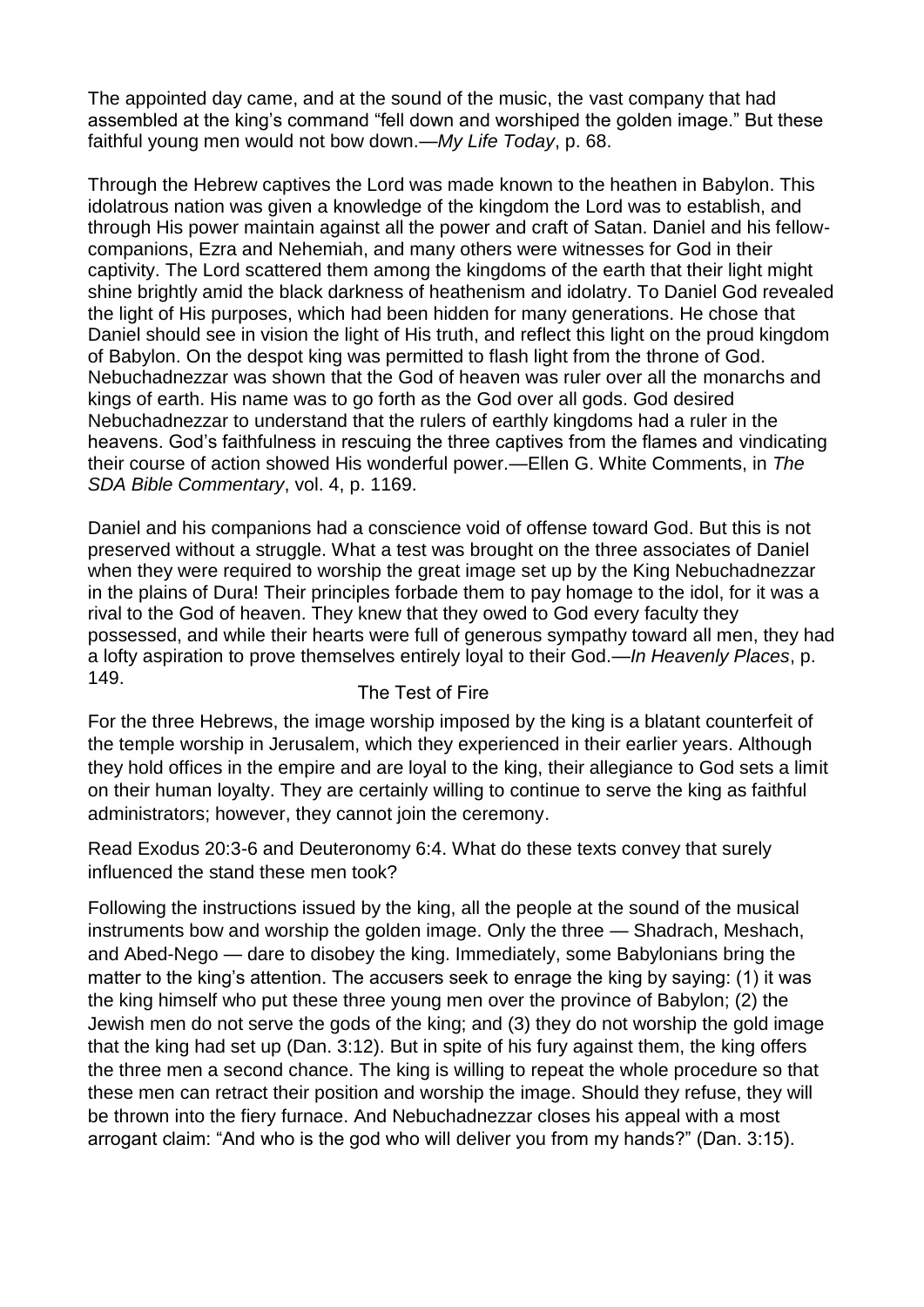Endowed with supernatural courage, they respond to the king: "If that is the case, our God whom we serve is able to deliver us from the burning fiery furnace, and He will deliver us from your hand, O king. But if not, let it be known to you, O king, that we do not serve your gods, nor will we worship the gold image which you have set up" (Dan. 3:17, 18).

Jehovah, the eternal, self-existent, uncreated One, Himself the Source and Sustainer of all, is alone entitled to supreme reverence and worship. Man is forbidden to give to any other object the first place in his affections or his service. Whatever we cherish that tends to lessen our love for God or to interfere with the service due Him, of that do we make a god.

"Thou shalt not make unto thee any graven image, or any likeness of anything that is in heaven above, or that is in the earth beneath, or that is in the water under the earth: thou shalt not bow down thyself to them, nor serve them."

The second commandment forbids the worship of the true God by images or similitudes. Many heathen nations claimed that their images were mere figures or symbols by which the Deity was worshiped, but God has declared such worship to be sin. The attempt to represent the Eternal One by material objects would lower man's conception of God. The mind, turned away from the infinite perfection of Jehovah, would be attracted to the creature rather than to the Creator. And as his conceptions of God were lowered, so would man become degraded.—*Patriarchs and Prophets*, pp. 305, 306.

The Hebrew worthies could not be consumed, because the form of the fourth, the Son of God, was with them. So in the day of the coming of the Lord, smoke and flame will be powerless to harm the righteous. Those who are united with the Lord will escape unscathed. Earthquakes, hurricanes, flame, and flood cannot injure those who are prepared to meet their Saviour in peace. But those who rejected our Saviour, and scourged and crucified Him, will be among those who will be raised from the dead to behold His coming in the clouds of heaven, attended by the heavenly host—ten thousand times ten thousand, and thousands of thousands.—*The Upward Look*, p. 261.

A confession of Christ means something more than bearing testimony in [prayer] meeting.

We have a different confession to make from that which we have made; and we shall have to make it under different circumstances. The three Hebrews were called upon to confess Christ in the face of the burning fiery furnace… .

If you are called to go through the fiery furnace for Christ's sake, Jesus will be at your side. "When thou passest through the waters, I will be with thee; and through the rivers, they shall not overflow thee: when thou walkest through the fire, thou shalt not be burned; neither shall the flame kindle upon thee." Isaiah 43:2.—*Our High Calling*, p. 358.

The three Hebrews declared to the whole nation of Babylon their faith in Him whom they worshiped. They relied on God. In the hour of their trial they remembered [His] promise… . And in a marvelous manner their faith in the living Word had been honored in the sight of all. The tidings of their wonderful deliverance were carried to many countries by the representatives of the different nations that had been invited by Nebuchadnezzar to the dedication. Through the faithfulness of His children, God was glorified in all the earth.— *Reflecting Christ*, p. 370.